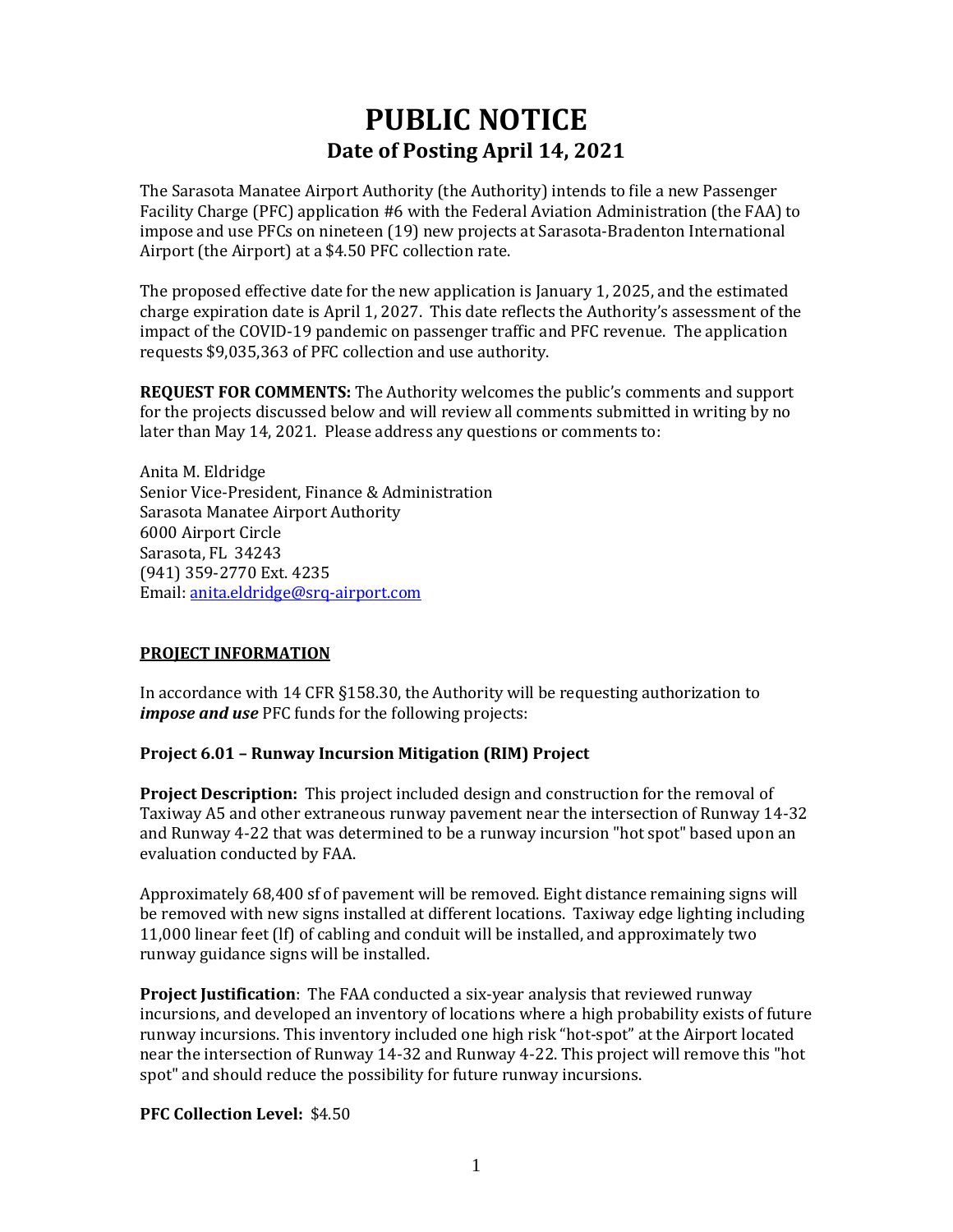| <b>Project Funding:</b>      | Amount      |
|------------------------------|-------------|
| Pay-As-You-Go PFCs           | \$120,805   |
| AIP Funds                    | \$873,407   |
| FDOT Funds                   | 49,262      |
| <b>Total Project Funding</b> | \$1,043,474 |

#### **Project 6.02 – Master Drainage Plan**

**Project Description**: This project will create a water management model for the Airport based on survey information. Project specific information associated with the water management plan will be built into the GIS base consistent with modeling and permit requirements. The GIS will be developed in the ESRI and ARCGIS formats.

**Project Justification**: Several ponds and other surface water areas exist within the AOA and are attractants to wading birds and other wildlife. Based upon the Master Drainage Plan, the project will eliminate or reduce the size of these ponds to reduce the wildlife attractant.

#### **PFC Collection Level:** \$4.50

| <b>Project Funding:</b>      | <b>Amount</b> |
|------------------------------|---------------|
| Pay-As-You-Go PFCs           | \$651,983     |
| FDOT Funds                   | \$210,449     |
| <b>Total Project Funding</b> | \$862,432     |

## **Project 6.03 – Stormwater Drainage Improvements (Design & Construct)**

**Project Description**: This project includes the design and construction of improvements to the Master Drainage System at SRQ to enhance water quality management and flood protection. It includes reconfiguring existing water management ponds through excavation and earthfill and installing gabion baskets for flow management and bank stabilization. Approximately 6,200 lf of double, 60" diameter concrete pipe will be installed in the project. This includes installation through cut and cover in runway and taxiway areas requiring pavement reconstruction, remarking, new lighting and signs, and maintenance and restoration of impacted FAA facilities cables. A permanent access road will be built as part of the reconfiguration of one of the affected ponds. Night and round-the-clock work will be required for some phases of the project.

**Project Justification**: Several ponds and other surface water areas exist within the AOA and are attractants to wading birds and other wildlife. Based upon the Master Drainage Plan, the project will eliminate or reduce the size of these ponds to reduce the wildlife attractant.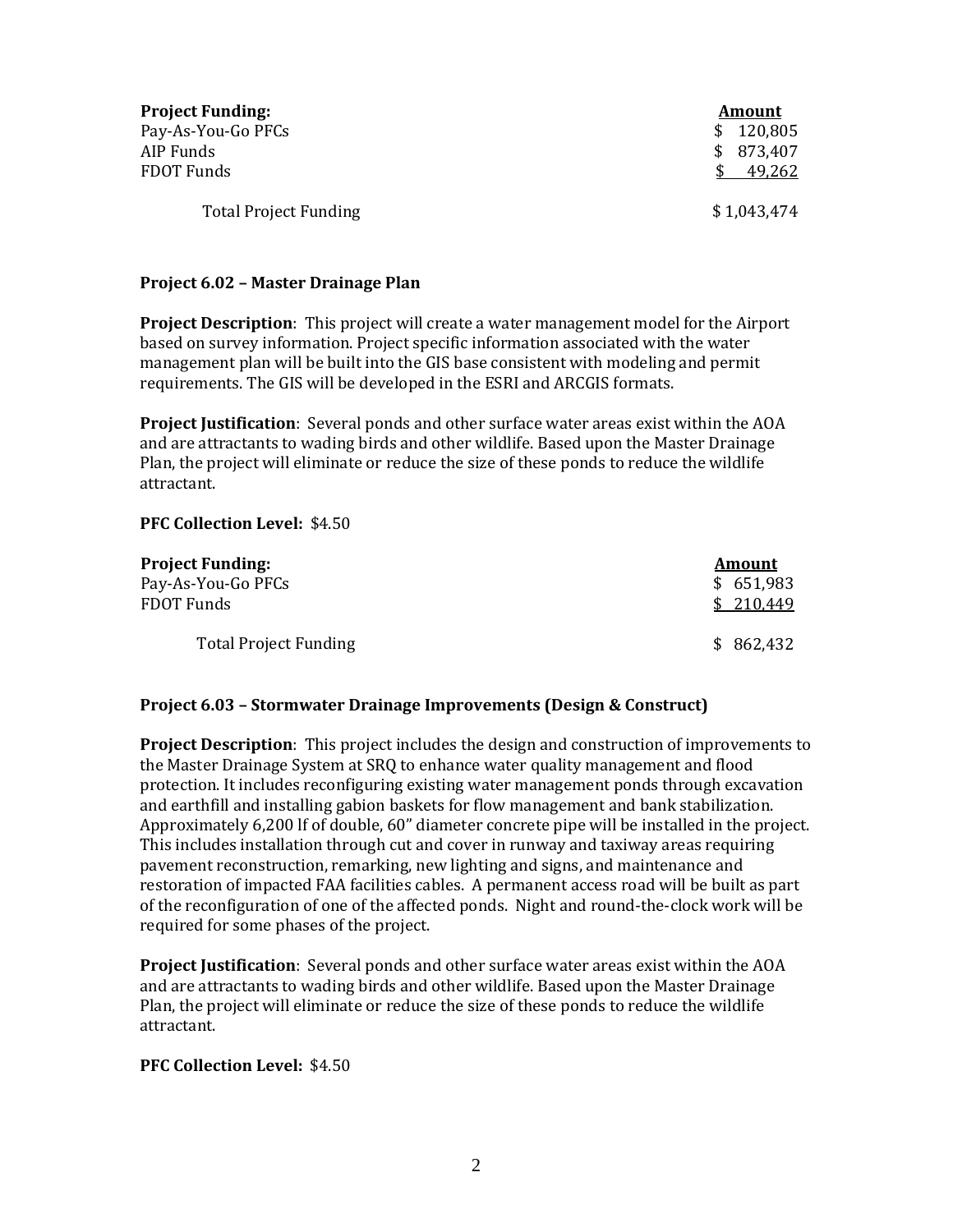| <b>Project Funding:</b>      | Amount      |
|------------------------------|-------------|
| Pay-As-You-Go PFCs           | \$411,102   |
| AIP Funds                    | \$7,399,829 |
| FDOT Funds                   | \$411,102   |
| <b>Total Project Funding</b> | \$8,222,033 |

## **Project 6.04 – Ticket Wing Bag Belt Extension (G&S Airport Conveyor Portion)**

**Project Description**: This project provides for the extension of two bag belt conveyors (TC-1 and TC-9) and for the installation of one new line (TC-6). The project included design, purchase and installation of the belts and related equipment.

The belts installed in this project are as follows:

- TC-1 39 lf of new belt
- TC-6 25 lf of new belt, plus 26 lf of incline belt plus 22 lf of raised belt for a total of 73 lf
- $\bullet$  TC-9 27 If of new belt

The project also included replacing variable frequency drives (VFDs), drive modules and related equipment for the TC-1 bag belt to allow this belt to reverse direction. The reversal allows for bags to be transferred to another explosive detection system (EDS) machine when the EDS machine that serves TC-1 is down for maintenance.

The expansion of the bag belts required the relocation of certain airline ticket offices. The airport understands that costs of construction or relocation of airline ticket offices are not considered AIP or PFC eligible. Therefore, the project scope and project costs exclude the costs associated with the ticket office relocation. The relocation was contracted with a different firm than G&S Airport Conveyors (G&S), and the requested PFC amount for this project is limited to the amount of the G&S contract.

**Project Justification**: The project is needed to provide adequate capacity to move checked bags from the ticketing and check-in positions. In addition, the modifications to the TC-1 bag belt will permit more efficient security screening of checked bags by facilitating the transfer of bags to another EDS machine when the EDS machine servicing the TC-1 belt is down for maintenance.

There are currently no constraints on competition at SRQ. The purpose of the project is to enhance checked baggage handling capacity and efficiency of checked baggage screening.

## **PFC Collection Level:** \$4.50

**Project Funding:** Amount Pay-As-You-Go PFCs<br>
Total Project Funding<br>
\$ 577,190<br>
\$ 577,190 Total Project Funding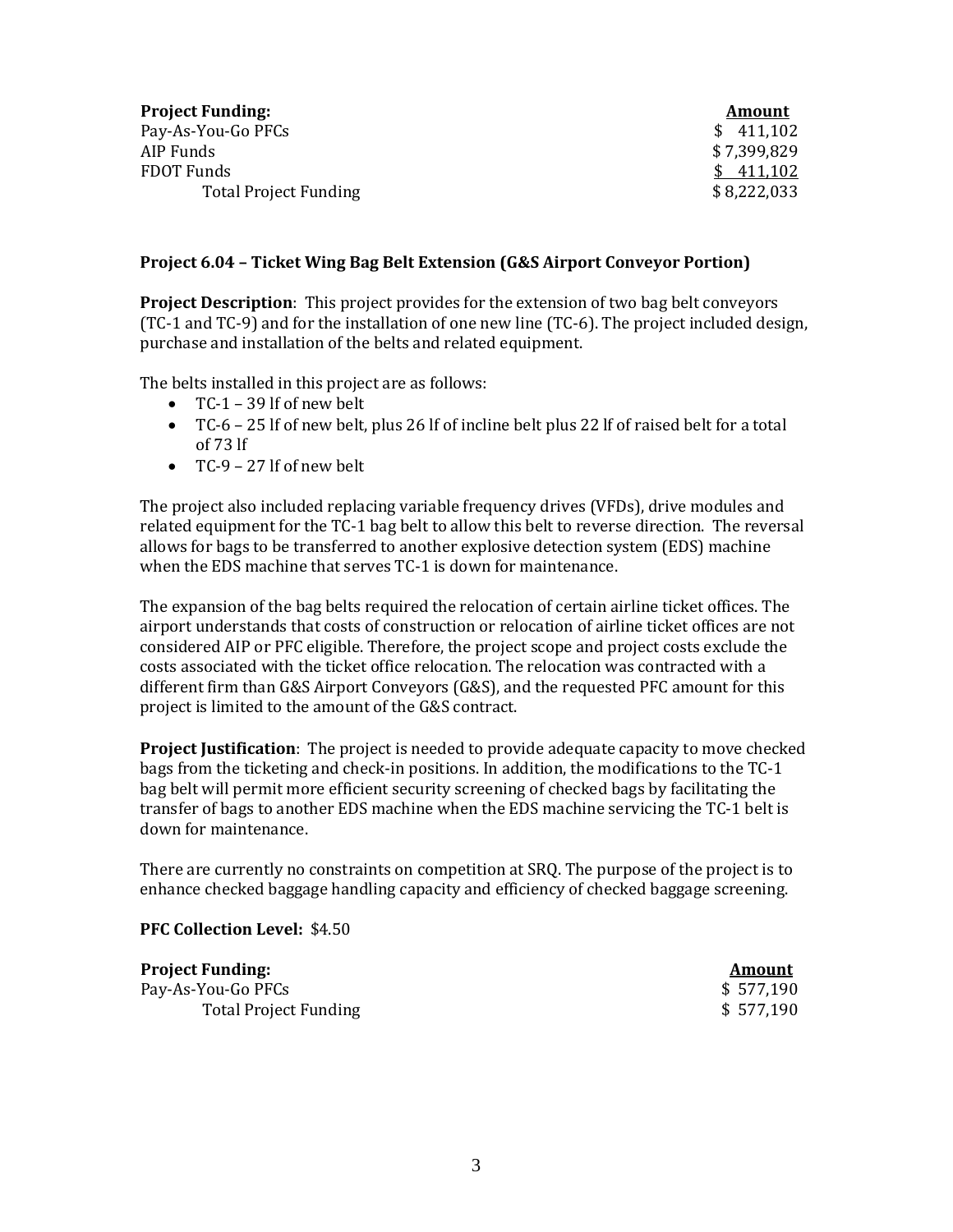# **Project 6.05 – Runway 14 Evaluation and Rehabilitation**

**Project Description**: This project evaluated the cause of pavement settlement (depressions), provided a design to correct the issue and reconstruction the depressions. The areas of depression consisted of two separate locations of approximately 11,000 sf and 3,500 sf. The storm culvert under the runway was lined, the subgrade was injection grouted, and the pavement was milled and overlaid.

**Project Justification**: In 2004 Authority staff observed two slight pavement grade variations in separate locations in the portion that was extended. An evaluation by Kimley-Horn and Associates was conducted and the results recommended, due to the low severity of the pavement variations, to continue monitoring and recording, and correct if further settlement occurs. Authority staff have continued to monitor the two areas over the last 10 years, and have observed some additional settlement. Although these two areas have not yet become an issue for aircraft, the Authority has decided to eliminate potential safety issues that may occur with any future settlement that may occur. The portion of the runway included in the project was constructed in 2001.

#### **PFC Collection Level:** \$4.50

| <b>Project Funding:</b>      | Amount      |
|------------------------------|-------------|
| Pay-As-You-Go PFCs           | \$142,716   |
| AIP Funds                    | \$819,642   |
| <b>FDOT Funds</b>            | 41,150      |
| <b>Total Project Funding</b> | \$1,003,507 |

## **Project 6.06 – Wildlife Hazard Assessment**

**Project Description**: This project will conduct a Wildlife Hazard Assessment and update the current Wildlife Hazard Management Plan.

**Project Justification**: The last wildlife assessment conducted at the Airport was in 1998/1999 – 21 years ago. The new assessment will provide an up to date assessment on our wildlife issues, and help update the management plan. The updated plan should help staff reduce wildlife hazard issues, improving safety for aircraft.

| <b>Project Funding:</b>      | Amount        |
|------------------------------|---------------|
| Pay-As-You-Go PFCs           | 2.969         |
| AIP Funds                    | 84,141<br>·SS |
| FDOT Funds                   | 4,458         |
| <b>Total Project Funding</b> | \$ 91,568     |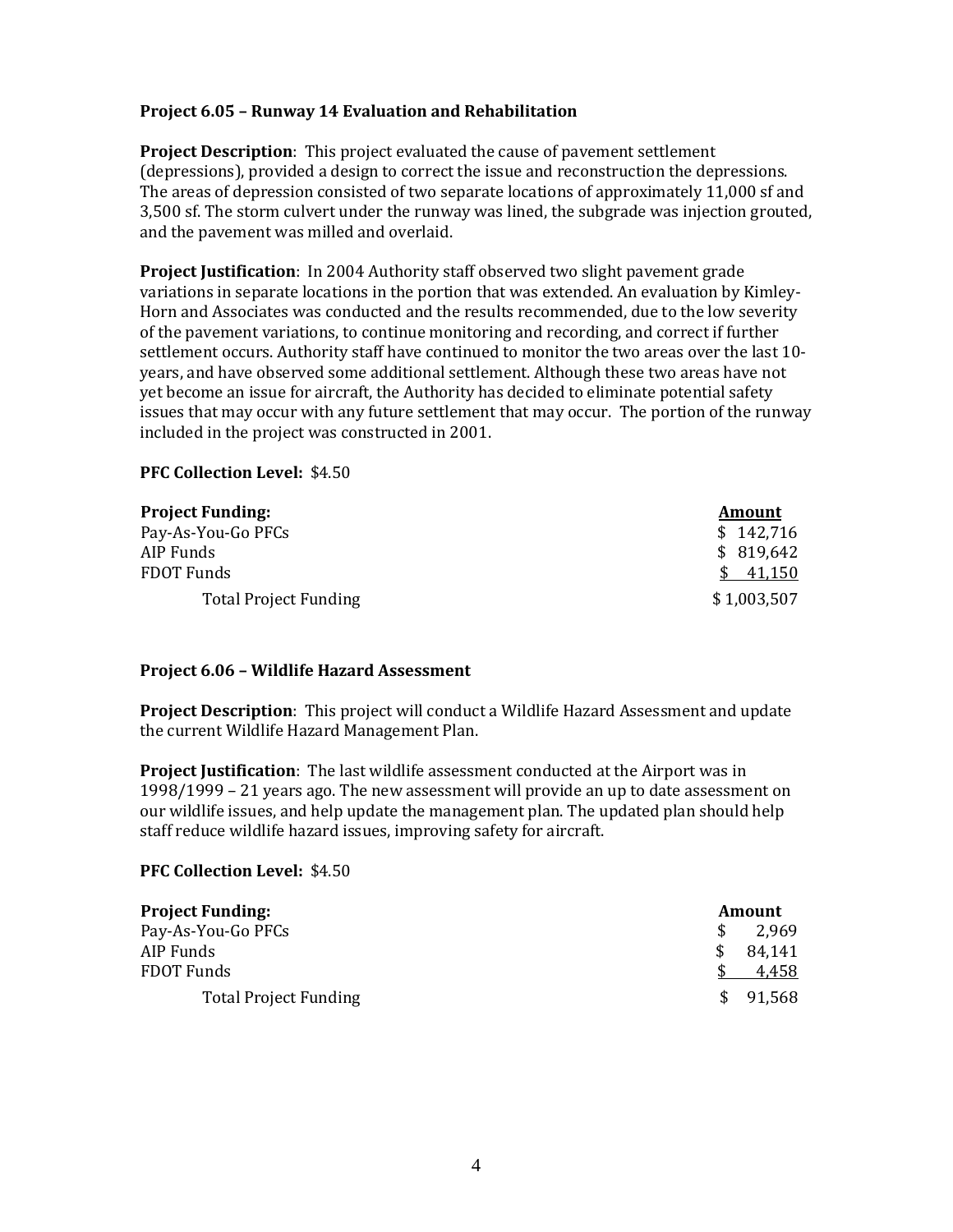# **Project 6.07 – ARFF Truck Replacement**

**Project Description**: The project will acquire an aircraft rescue and fire fighting (ARFF) truck to replace the existing ARFF-2 truck, which is 23-years old and has exceeded its design life. The existing ARFF-2 truck is a 2004 Oshkosh Striker 3000 with Snozzle, 3,000 gallon water tank, 450-gallon foam tank and 500 lbs dry chemical tank. The replacement ARFF truck will be a new Class 4, commercially produced 4-wheel draft diesel engine driven ARFF vehicle for an Index C airport. The vehicle will include a 3,000-gallon water tank with a 210-gallon foam tank, along with water nozzle for the roof turrets. Other miscellaneous items will include back and side mounted spotlights, under truck nozzles, and an electronic foam test system.

The AIP share of project costs shown in the funding plan below is less than 90% of total costs, because the final purchase contract included (1) AIP-eligible items added to the project after issuance of the grant with FAA's approval; and (2) ineligible items. The requested PFC amount is the total of the matching share for original AIP grant (\$65,876) and the full cost of the added AIP-eligible items (\$33,547). The remainder of the total costs, representing ineligible items, are being funded with a combination of FDOT grant funds and other airport funds.

**Project Justification**: The ARFF-2 Truck is 23-years old and has reached its useful design life. Based upon AC 150 5220-10E, ARFF vehicles have a service life of typically 10 to 12 years. ARFF-2 is well beyond this typical life span and has reached a point where repairs are often required, costs have become excessive, and replacement parts are difficult to locate. The replacement truck will provide better reliability and reduce service costs.

## **PFC Collection Level:** \$4.50

| <b>Project Funding:</b>      | Amount        |
|------------------------------|---------------|
| Pay-As-You-Go PFCs           | \$99,423      |
| AIP Funds                    | \$592,880     |
| <b>FDOT Funds</b>            | 36,735<br>SS. |
| Airport Funds                | 123,291       |
| <b>Total Project Funding</b> | \$852,329     |

## **Project 6.08 – Access Control and Security Enhancements**

**Project Description**: This project will upgrade the access control mechanisms at all of the Airport's airside perimeter gates and bag doors to allow biometric access control, camera upgrades, upgrade software that controls access. Control mechanisms at twenty (20) perimeter gates will be installed, 112 portal physical access control systems (PACS) will be replaced or newly installed throughout the terminal, and 34 duress alarms will be installed.

The Project will include replacement of the existing access control system for SRQ resulting in a unified security system with fully integrated video surveillance, physical access control and access credential media issuance capabilities. Airfield perimeter vehicle and pedestrian gate card readers, controllers, gate operators, surge suppression and communications cabling will be replaced. Communications cabinets will be reused to the extent possible.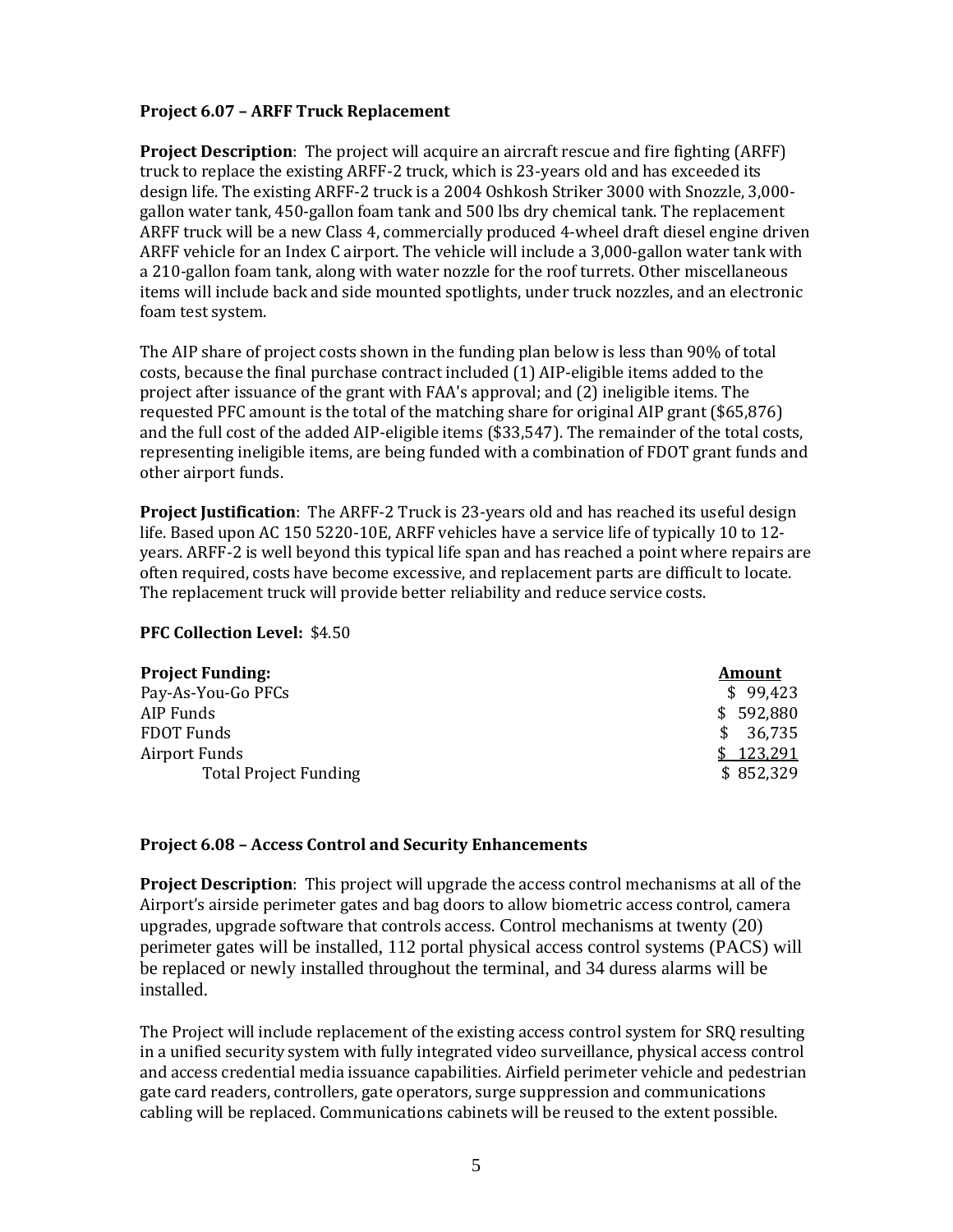Access control for secure portals in the SRQ terminal and remote buildings as indicated in the construction documents shall be replaced including card readers, door controllers, processors, communication cabling, electronic lock hardware and strikes where required, panic hardware as required and any other ancillaries. Typical door types will include single standard door, double door, rollup door and baggage shutter door. New PACS software and headend will be provided. Fiber optic cabling will be replaced from the data gather points (DGPs) to the airfield access control gate communication cabinets and in the terminal from DGP to DGP as designated in the plans.

The project work area includes the entire terminal and the entire SRQ campus.

The project includes design for future replacement of the Airport's perimeter fence and gates. The PFC request does not include the cost for this design work, which is being funded with other airport resources.

**Project Justification**: Airport security is routinely reviewed by Airport staff, TSA, and other agencies. Enhancements are continuously made to improve security and safety at the Airport. This project is needed to update security access control hardware to make it compatible with the latest software and the latest technology, including biometrics. The existing system was installed in 2003, approximately 18 years ago.

The Transportation Security Administration (TSA) supports this project as reflected in a letter from the Airport's Federal Security Director (FSD) dated August 13, 2020.

## **PFC Collection Level:** \$4.50

| Amount      |
|-------------|
| \$995,819   |
| \$1,062,500 |
| 67.311      |
| \$2,125,630 |
|             |

# **Project 6.09 – Obstruction Survey**

**Project Description**: This project consisted of providing an Aeronautical Airspace Analysis Survey meeting the requirements of FAR Part 77 *Approach Surveys, Obstruction Evaluation and Obstruction Evaluation and Obstruction Removal and Management Plan*.

The project consisted of the acquisition of updated aerial photography and approach survey data for Runways 14-32 and 4-22 and the subsequent use of that data to prepare obstruction drawings for SRQ. The drawings consisted of full color aerial base maps that depict points for all objects that penetrate the respective FAR Part 77 approach, departure or transitional surfaces. In addition to showing present obstructions, these drawings will also identify areas of vegetation that are likely to become obstructions within the next five years (due to natural growth) if they are not cleared or trimmed atthe present time. An obstruction removal and management planwill also be developed as part of this project. The surveys were conducted to Advisory Circular 150/53000-16A, 17B and 18C standards. Deliverables were formatted to Airport GIS AC 18C Data Standards. Deliverables included an updated Obstruction Removal and Management Plan.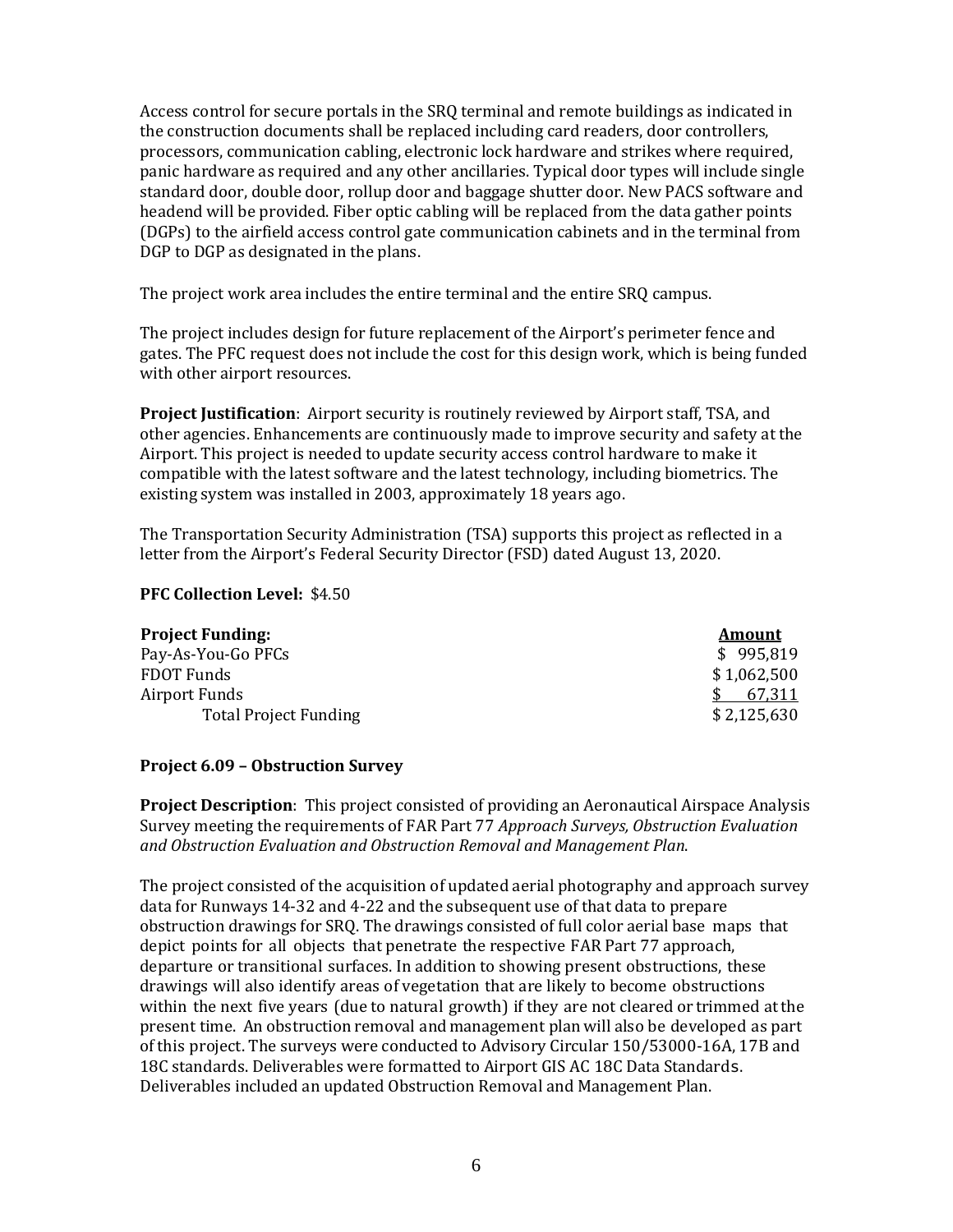**Project Justification**: Periodic obstruction surveys and updates to the Obstruction Removal and Management Plan are necessary to assure that the capacity of the Airport is not compromised by obstructions and to assure that obstructions do not create a hazard to aircraft operations. SRQ's last obstruction survey was conducted in2006.

## **PFC Collection Level:** \$4.50

| Project Funding:             | Amount    |
|------------------------------|-----------|
| Pay-As-You-Go PFCs           | \$252,966 |
| <b>Total Project Funding</b> | \$252,966 |

# **Project 6.10 – Design/Rehabilitate ARFF Facility**

**Project Description**: This project is for the design and construction of rehabilitations to the Airport's ARFF facility. The project consists of hardening the structure of the building, replacing the current roof, replacing all existing windows, replacing the existing HVAC systems enclosing the bunk rooms, replacing the bay doors with hurricane rated faster rollup doors, upgrading the ringdown phone interface with new roll-up doors and updating the interior finishes.

The ARFF facility includes space that is not eligible for AIP or PFC funding. The FAA has previously determined that 100% of the design costs and 78.3% of construction costs are eligible for AIP and PFC funding, based on the square footage of eligible space. The project includes AIP funding and state funding, as shown below. The PFC authority being requested for this project represents the eligible costs not paid with AIP grants. The ineligible project costs will be paid with other Airport resources or state funds.

**Project Justification**: It has been approximately 20-years since major improvements were made to the existing ARFF facility. The components being addressed in this project have exceeded their design life.

# **PFC Collection Level:** \$4.50

| <b>Project Funding:</b>      | <b>Amount</b>  |
|------------------------------|----------------|
| Pay-As-You-Go PFCs           | 349,271<br>SS. |
| AIP Funds                    | \$1,381,593    |
| <b>FDOT Funds</b>            | 78.972<br>SS.  |
| Local Funds                  | \$357,683      |
| <b>Total Project Funding</b> | \$2,167,519    |

# **Project 6.11 – Master Plan Update Including Boundary Survey**

**Project Description**: This project will update the Airport's master plan, airport layout plan (ALP) and Exhibit A. The project will include a boundary survey for the Airport.

The Master Plan study effort will include the elements specified in section 202.b of FAA Advisory Circular (AC) 150/5070-6B, Airport Master Plans as follows:

1. Pre-planning;

2. Public Involvement;

3. Environmental Considerations;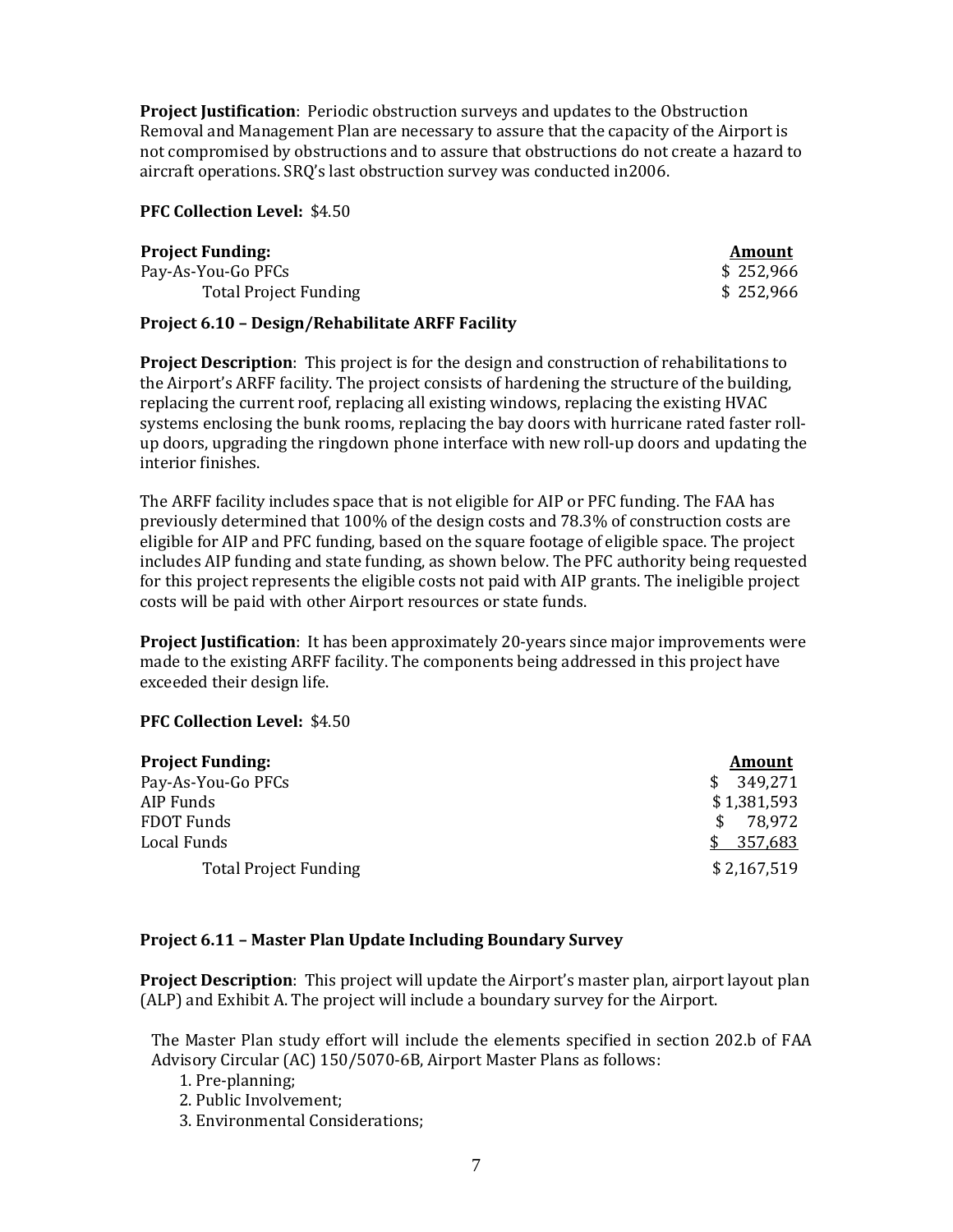- 4. Existing Conditions;
- 5. Aviation Forecasts:
- 6. Facility Requirements;
- 7. Alternatives Development and Evaluation;
- 8. Airport Layout Plans;
- 9. Facilities Implementation Plan; and
- 10. Financial Feasibility Analysis.

The master planning effort will produce the deliverables specified in section 204 of that AC as follows:

- 1. A Technical Report;
- 2. A Summary Report;
- 3. An Airport Layout Plan Drawing Set;
- 4. A Web-Page; and
- 5. A Public Information Kit.

**Project Justification**: The Airport's last master plan update was completed 11 years ago in 2009. The projections and forecasts included in that update are out of date and no longer provide a reliable guide for future development at SRQ.

The Master Plan Update will evaluate current conditions and forecast future aviation needs for the region served by SRQ, providing vision for the next 20 years of development and a projection for the timing of major airfield and non-airfield projects.

# **PFC Collection Level:** \$4.50

| <b>Project Funding:</b>      | <b>Amount</b> |
|------------------------------|---------------|
| Pay-As-You-Go PFCs           | 48.878<br>SS. |
| AIP Funds                    | \$879,803     |
| FDOT Funds                   | 48,878        |
| <b>Total Project Funding</b> | \$977.559     |

# **Project 6.12 – Taxiway Bravo (Design and Construct)**

**Project Description**: This project would mill and overlay Taxiway Bravo from intersection of Runway 14-32 to Runway 22. The asphalt overlay will vary from two inches to three inches in depth. The project area is approximately 3,350 ft long by 60 ft wide; approximately 201,000 sf of asphalt will be removed and replaced. The project includes marking and striping after the overlay. Taxiway edge lighting, runway guard light fixtures and associated transformers will be replaced. The homerun circuit and current regulator will also be replaced.

**Project Justification**: Taxiway Bravo was constructed in approximately 1977 and was last rehabilitated in the early 1990s. Raveling is occurring in the sections of the pavement included in this project. The project will prevent further deterioration of the pavement and eliminate the risk of foreign object debris (FOD) generation, which could pose a hazard to aircraft. A pavement condition evaluation was conducted in 2019. The pavement in this project was determined to have a pavement condition index (PCI) rating of 41 (fair condition).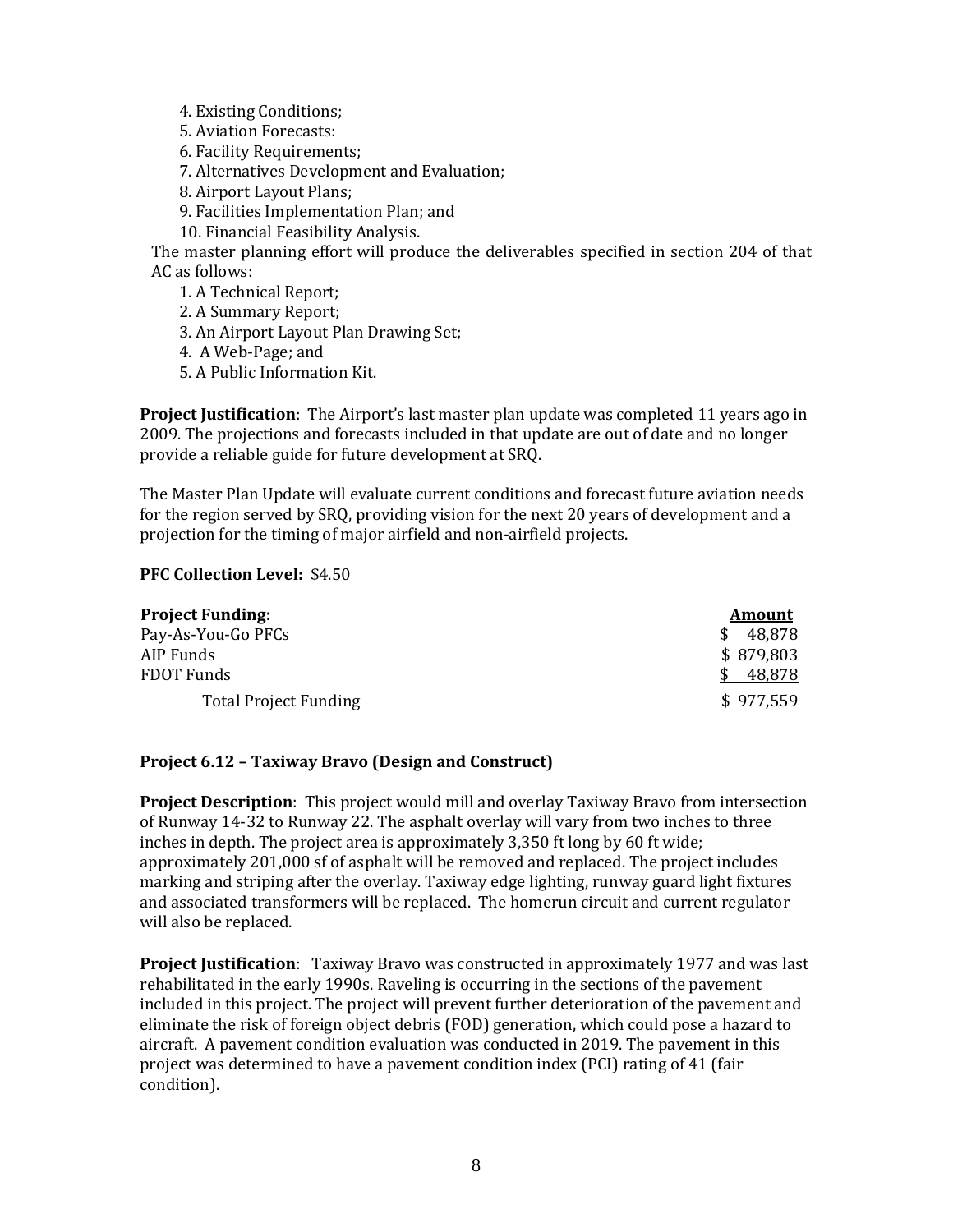# **PFC Collection Level:** \$4.50

| <b>Project Funding:</b>      | <b>Amount</b> |
|------------------------------|---------------|
| Pay-As-You-Go PFCs           | \$152,846     |
| AIP Funds                    | \$2,551,644   |
| FDOT Funds                   | \$140,187     |
| <b>Total Project Funding</b> | \$2,844,677   |

## **Project 6.13 – PFC Administration Cost Reimbursement**

**Project Description**: This project is for reimbursement of fees for consulting services related to the preparation of to the preparation of the current PFC application.

Tasks associated with the project include:

- Collection and organization of project documentation
- Drafting of PFC meeting notice letter
- Preparation of airline consultation and public notice documents
- Participation in air carrier consultation
- Preparation of draft and final PFC application
- Coordination with Airport and FAA staff
- Preparation of airline notice of FAA decision

**Project Justification**: PFC funding has been selected to cover the costs of preparing and submitting this application. Funding the cost of preparing the PFC application and amendment with PFC revenues (i) helps the Airport keep operating costs down; (ii) increases the Airport's overall funding capacity; and (iii) enables the airport to keep airline costs as low as possible. PFC administration costs are eligible per the PFC regulations under 14 CFR §158.13(b).

#### **PFC Collection Level:** \$4.50

| <b>Project Funding:</b>      | Amount   |
|------------------------------|----------|
| Pay-As-You-Go PFCs           | \$81,859 |
| <b>Total Project Funding</b> | \$81,859 |

| Amount |        |  |  |
|--------|--------|--|--|
| \$     | 81,859 |  |  |
| \$     | 81.859 |  |  |

#### **Project 6.14 – Hearing Loop System**

**Project Description**: This project is for the purchase and installation of Hearing Loop System Equipment in Concourse B of the passenger terminal. As required by section 215.971, Florida Statutes., this scope of work includes but is not limited to consultant and design fees, permitting, construction inspection and material testing costs, mobilization and demobilization, purchase, delivery, testing, and commissioning of said equipment. Site preparation (electrical, mechanical, and utilities) is included in the cost of equipment purchase and delivery. The project includes all materials, equipment, labor, and incidentals to purchase, install and commission a new piece of equipment.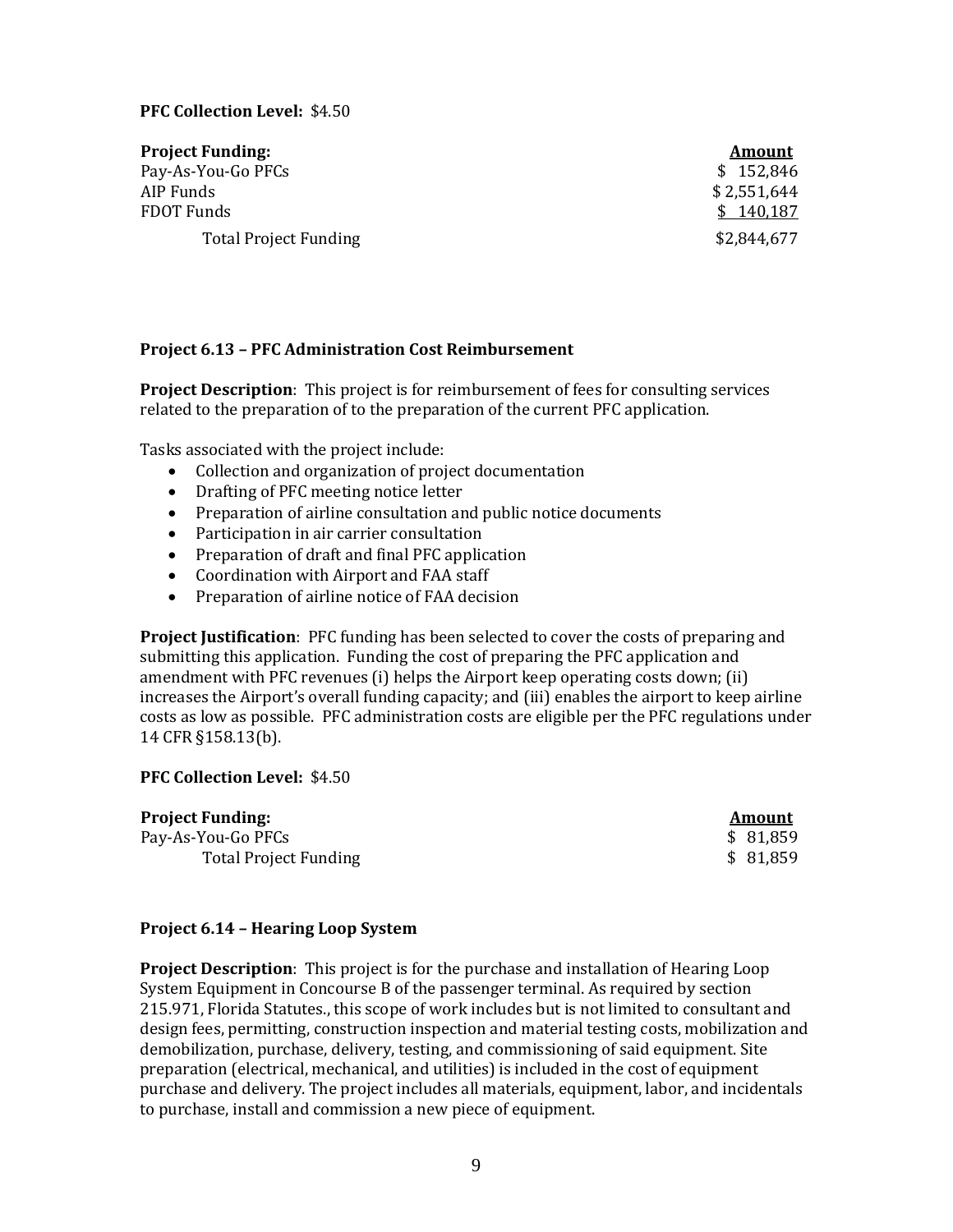The Hearing Loop System Project is composed of an induction loop system that transmits sound directly to hearing impaired individuals. This system transmits information from the Airports' paging system to individuals with cochlear implants or hearing aids that have telecoils (T-coils). A majority of hearing aids are now built with T-coils and deliver personalized in-the-ear sound, therefore, allowing those hearing impaired to receive personalized-precise instructions provide through the Airport's paging system. The system includes loop wires spaced between 6 to 10-feet in the ceiling. The loop wires are split into 12 zones throughout Concourse B, connected with 24 drivers. Each driver requires 1 or 2 amplifiers to amplify the sound. A rack is installed in the Airport's IT room to house the drivers and amplifiers.

**Project Justification**: This project will provide assistance to customers with hearing loss. A hearing loop system will be installed in Concourse B that will allow hearing aids w/t-coil to directly connect to the public address system, allowing the customer to clearly hear public announcements. These announcements include general information, boarding information, and emergency information that are broadcast over the public address system. By reducing or eliminating background noise and directly connecting to the customer's hearing aid, this system will improve communications with the hearing impaired. In addition, this project is intended to meet the requirement of the implementing regulation for the Air Carrier Access Act (ACAA), 14 CFR §§ 382.53(a)(1),(3) that airlines and airports, in cooperation with each other, provide, "passengers who identify themselves as persons needing visual and hearing assistance [with] prompt access to the same information provided to the other passengers at each gate, ticketing area, and customer service desk to the extent that this does not interfere with employees' safety and security duties as set forth in FAA, TSA, and other regulations." This project specifically focuses on the requirement to provide hearing assistance.

This project will improve communications with hearing impaired individuals in loading/unloading processes at all gates in Concourse B. Hearing loss affects 50% of Americans older than 75. The passenger demographics at SRQ mean a majority of individuals boarding aircraft at SRQ have difficulty hearing instructions from gate attendants. This project will greatly enhance the communication, safety and experience for customers preparing to load/unload aircraft at SRQ.

There are currently no constraints on competition at SRQ. The purpose of the project is to enhance the ability of hearing-impaired customers to understand public address announcements.

#### **PFC Collection Level:** \$4.50

| <b>Project Funding:</b>      | <b>Amount</b> |
|------------------------------|---------------|
| Pay-As-You-Go PFCs           | \$62,838      |
| FDOT Funds                   | \$62,500      |
| <b>Total Project Funding</b> | \$125,338     |

## **Project 6.15 – Terminal Curb-Side Renovations**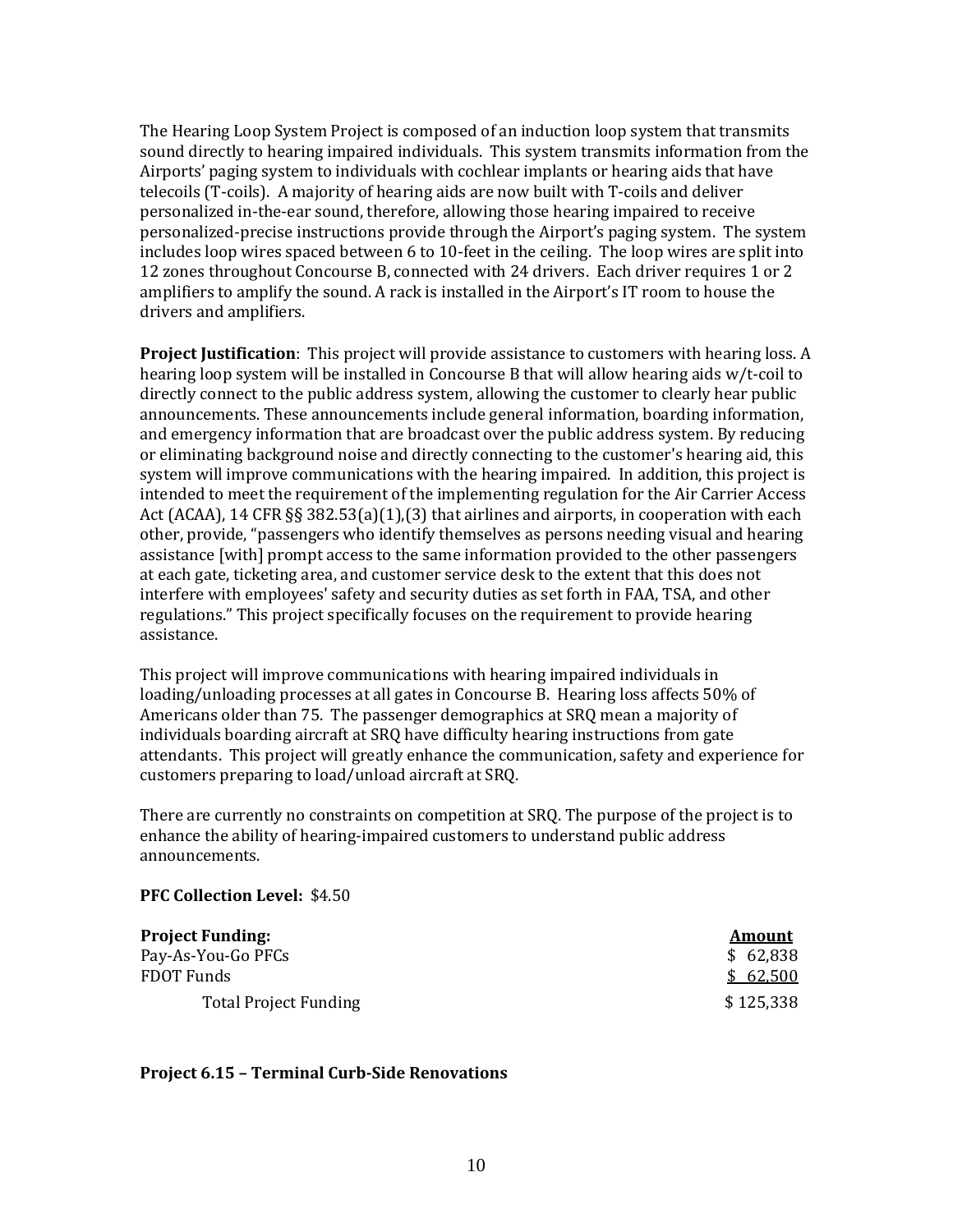**Project Description**: This project includes replacement of leaking roof drains and sewer drains in curbside ceiling, replacing ceiling tiles, lighting, speakers, fire sprinklers, curbside/terminal storefront, signage, carpet, curbside sidewalk, remove skycap podiums, and electrical and fiber optics upgrades. The ceiling is approximately 20,000 sf and will consist of a suspended metal ceiling with a torsion spring system. The curbside/sidewalk to be replaced is approximately 1,000 lf. Eleven (11) skycap podiums owned by the Airport will be removed to accommodate other improvements included in the project. They will not be replaced. Approximately 300 light fixtures and 141 public address speakers will be installed. Approximately 20-25 wayfinding signs will be installed.

**Project Justification**: This project will correct deficiencies in the curb-side structures that have developed through normal aging. Problems include cracked and leaking sewer lines, and cracked and leaking roof drains. The project will also improve loading unloading capacity at curbside by replacing 6-inch curb with zero-curb and will improve way-finding signage. The curbside facilities included in this project were constructed with the terminal in 1989 and have not been rehabilitated since then.

There are currently no constraints on competition at SRQ. The purpose of the project is to replace curbside facilities that have reached the end of their useful lives and are failing.

**PFC Collection Level:** \$4.50 **Project Funding:** Amount Pay-As-You-Go PFCs<br>Total Project Funding \$3,250,000 \$3,250,000 Total Project Funding

## **Project 6.16 – Blast Deflector Project Gate B-2**

**Project Description:** This project will extend the existing blast deflector at the Employee Parking Lot to Gate B-2. The new deflector will consist of approximately 305 lf of 8-foot curved barrier and approximately 340 lf of double reversed corrugated blast fence.

**Project Justification**: With the recent increase in airline traffic (prior to the COVID-19 pandemic) gate management has become critical. Gate B-2 was not utilized as it could be due to the impact of jet blast on the employee parking lot and the ground transportation area. The extension of the blast deflector will increase protection to both the employee parking lot and the ground transportation area, which will enable increased use of Gate B-2 by aircraft as operations return after the pandemic has run its course.

#### **PFC Collection Level:** \$4.50

| <b>Project Funding:</b>      | Amount    |
|------------------------------|-----------|
| Pay-As-You-Go PFCs           | \$750,000 |
| <b>Total Project Funding</b> | \$750,000 |

## **Project 6.17 – Baggage Handling System Project (Design Only)**

**Project Description**: This project will provide the design for replacement of SRQ's existing baggage handling system (BHS) with a new system that will provide for a consolidated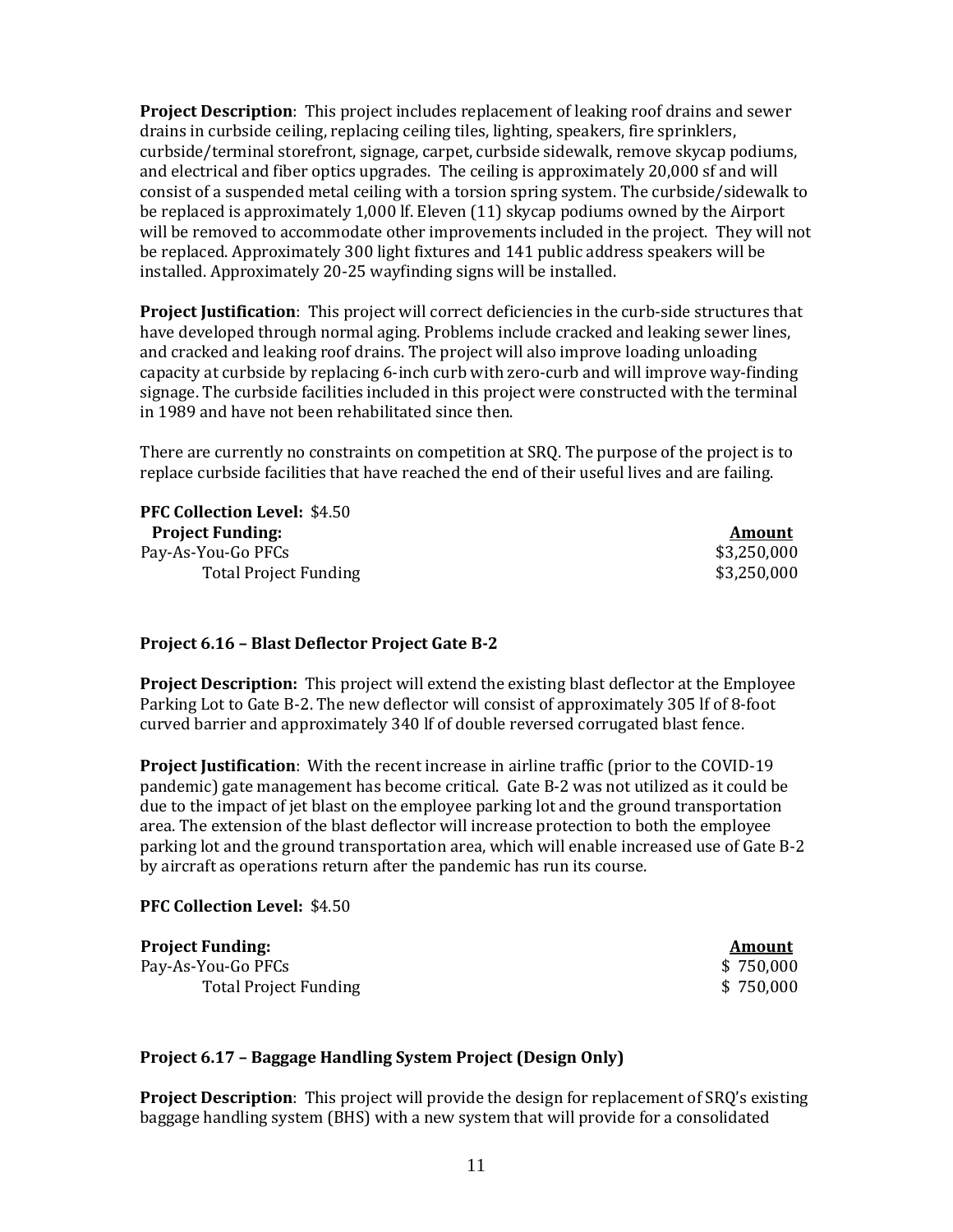checked baggage inspection system (CBIS). Currently SRQ has three separate in-line minisystems that each include an explosive detection system (EDS) machine that is beyond its useful life. (Nodes A, B and C) The elements of the new consolidated system will include approximately 2,500 lf of conveyor belt, two new EDS machines and a centralized CBIS and checked baggage resolution area (CBRA).

At this time, the Airport does not anticipate that the system being designed in this project will impact Project 6.04, or require modifications to that project after it is completed.

**Project Justification**: The EDS machines in SRQ's three in-line mini-systems are beyond their useful lives. The EDS machines are approximately 18 years old and have been in continual use approximately 18 hours per day/365 days per year since their installation in 2002. The systems are under contract with L3 for maintenance, but maintenance events and subsequent downtime are becoming more frequently. TSA identified 15 years as the useful life for EDS; therefore, the existing L3 machines are already three years beyond their useful life.

In addition, CBIS design and installation have matured since installation of the original inline system at SRQ. In particular, consolidated systems are now TSA's preferred approach over SRQ's existing separate mini-systems. The consolidated systems will provide for crossutilization and redundancy of the BHS and EDS equipment that will allow for operations to continue seamlessly in the event of EDS downtime. SRQ previously modified the BHS to allow transfer of bags between Node B and Node C when required, but Node A is isolated. The current system is no longer compliant with TSA Planning Guideline and Design Standards (PGDS) standards, which increases risk to security and potential personal injury.

In a letter dated October 21, 2020, the TSA indicated its support for the project.

There are currently no constraints on competition at SRQ. The purpose of the project is to facilitate replacement of EDS machines that have reached the end of their useful lives and improve the efficiency of the checked baggage screening process.

## **PFC Collection Level:** \$4.50

| <b>Project Funding:</b>      | Amount      |
|------------------------------|-------------|
| Pay-As-You-Go PFCs           | \$200,000   |
| TSA Funds                    | \$800,000   |
| <b>Total Project Funding</b> | \$1,000,000 |

# **Project 6.18 – Security Checkpoint Modifications**

**Project Description**: This project will provide for an increase in passenger security checkpoint screening lanes from the current four lanes to five lanes. Configuration of the existing four checkpoint lanes will be optimized and the configuration will be prepared for the addition of a fifth lane. The reconfiguration will incorporate future space and data requirements to accommodate TSA's addition of Computed Tomography (CT) units. Elements of construction for the project include relocating the existing security exit portal, shifting lanes 1 through 4 west, which will provide for longer lanes for optimized divergent, creating lanes 1 and 2 as the primary lanes reducing conflicts with columns and other building obstructions, relocating the existing TSA offices and podium to increase checkpoint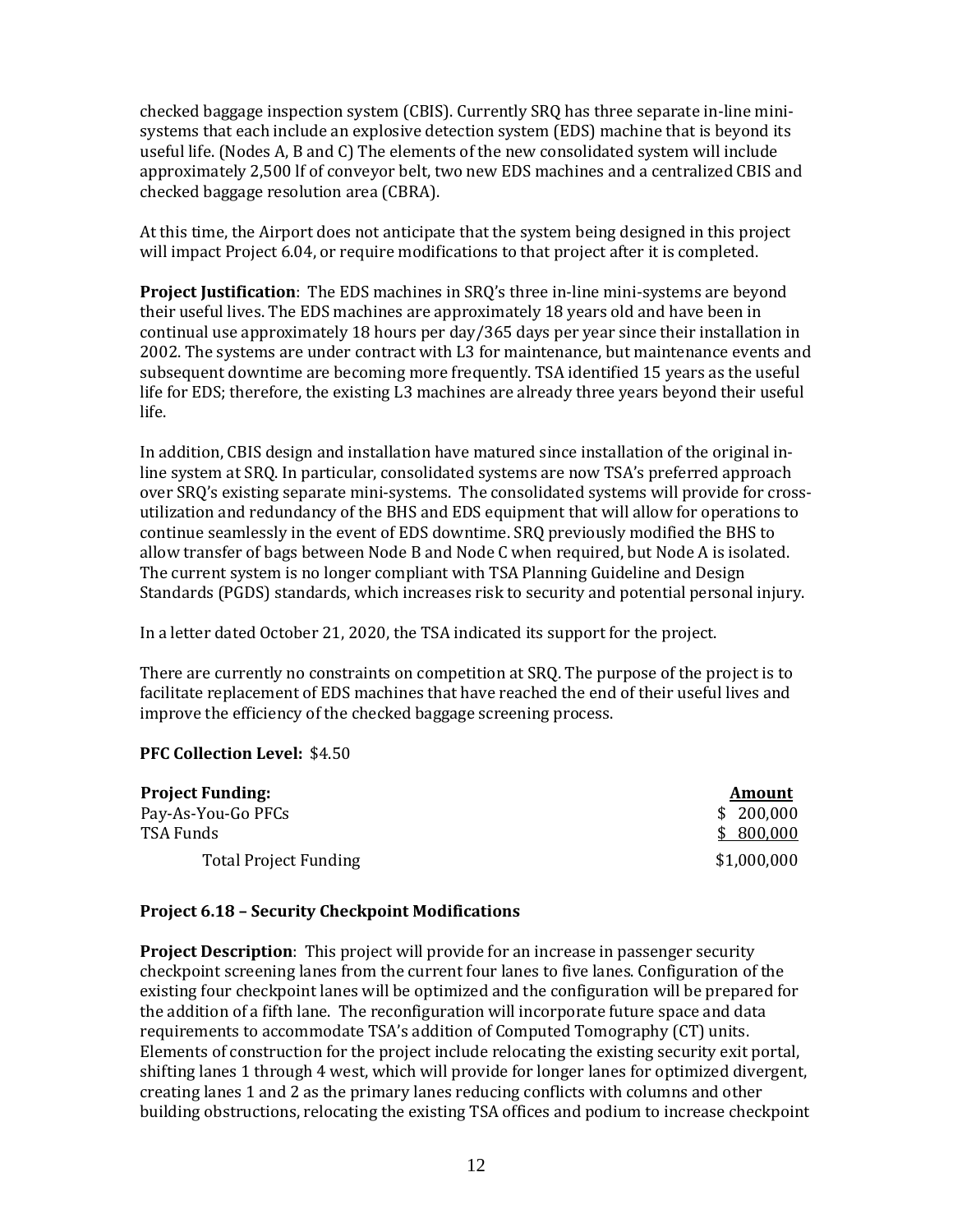space, increasing travel document check (TDC) podiums and adding duress and access controls.

Certain elements of the project, e.g. the relocation of TSA facilities and installation of new podiums, are not eligible for PFC funding, while other elements, including structural modifications and utility installations are eligible. Based on eligibility guidance provided by the FAA, the Authority estimates that eligible costs total \$384,697. The Authority's PFC request is limited to this amount.

**Project Justification**: SRQ's existing Security Checkpoint includes 4-lanes that during peak times are not capable of processing the demand at SRQ. This project will reconfigure the checkpoint to optimize the existing four lanes and improve capacity. The project will plan for a future 5th lane, and will accommodate future CT equipment that requires wider lanes. The modifications will evaluate and address ADA lanes improving efficiency and reducing turns through the checkpoint.

In a letter dated October 21, 2020, the TSA indicated its support for the project.

There are currently no constraints on competition at SRQ. The purpose of the project is to provide adequate passenger security screening capacity to meet current peak demand and accommodate future growth in passenger traffic.

# **PFC Collection Level:** \$4.50

| <b>Project Funding:</b>      | <b>Amount</b> |
|------------------------------|---------------|
| Pay-As-You-Go PFCs           | \$384,697     |
| Airport Funds                | \$415,303     |
| <b>Total Project Funding</b> | \$800,000     |

# **Project 6.19 – Waypoint Sign Project**

**Project Description**: This project will replace existing signs with new signs at new locations to improve flow through the Airport curbside. Signs will include international symbols and will include new overhead directional signs. The following will be installed:

- Eleven (11) overhead sign panels;
- Two (2) overhead sign structures;
- Eighteen (18) multi-post sign panels; and
- One (1) single-post sign panel.

In addition, the existing sign structures will be painted, and traffic control devices (raised medians) will be installed at two intersections.

**Project Justification**: SRQ's current signs were installed in the late 1980s during terminal construction, with multiple sign changes over the years. This project will coordinate all the signs and update them to meet international standards.